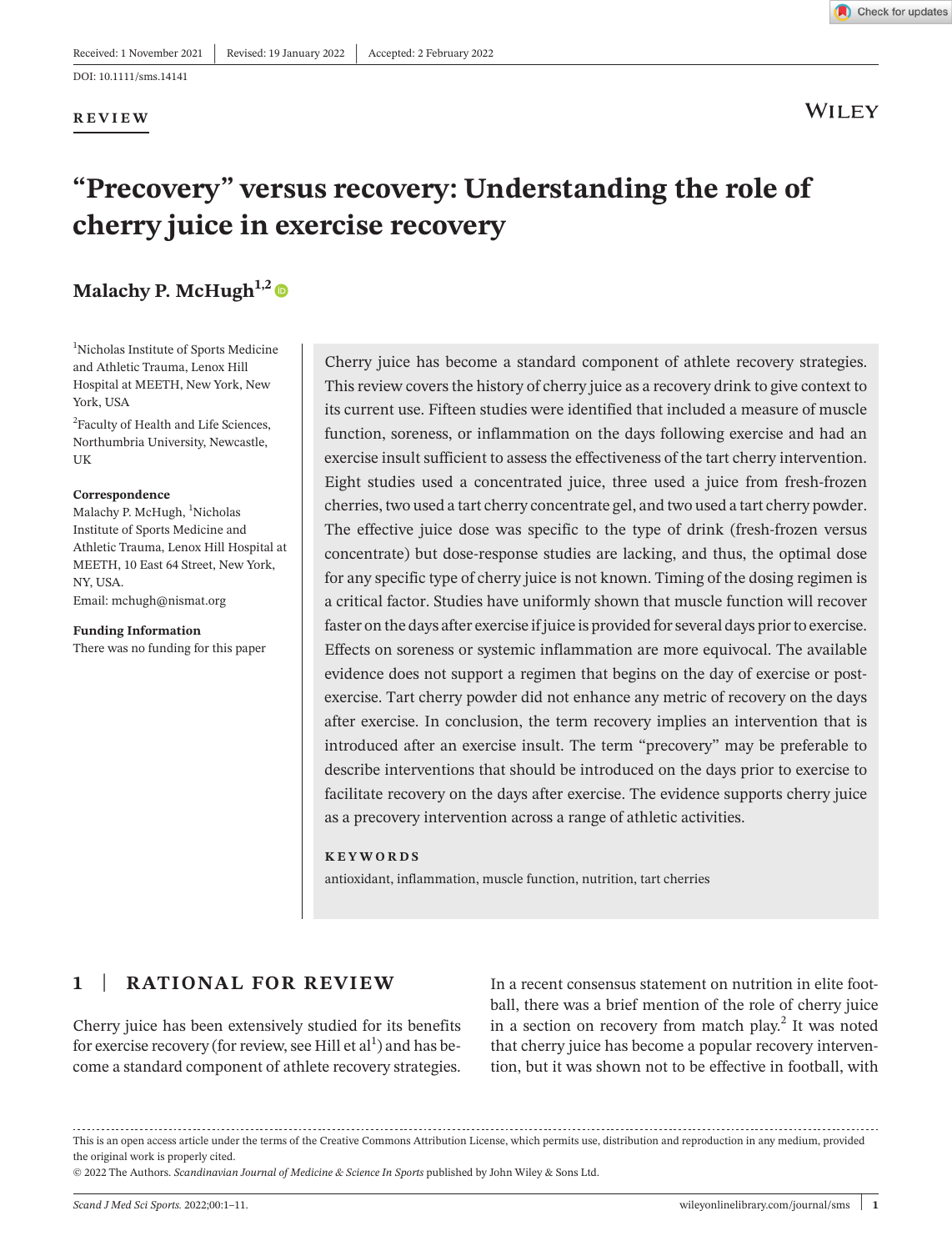one study cited. $3$  The consensus conclusion was that "the available evidence does not support its specific use in football." This interpretation of the Abbott et al. study<sup>3</sup> and the overall conclusion highlights a misconception of the role of cherry juice in exercise recovery. The athletes in the study by Abbott et al. $3$  consumed a tart cherry concentrate gel on the day of the exercise and the subsequent days. Typically, cherry juice is consumed for several days prior to the exercise insult, in addition to the day of exercise and the subsequent days. The problem arises in the interpretation of the term recovery as something one does after an event. In this regard, cherry juice should not be regarded as a recovery drink, and it should be regarded as a "precovery" drink, where the term precovery implies an intervention prior to an athletic event.

The purpose of this review is to provide some historical context for the science behind cherry juice as a recovery intervention in sports and exercise. Understanding the genesis of the dosing regimens employed in the early research will provide a better understanding of the disparate subsequent research. While systematic reviews and metaanalyses emphasize the application of strict processes and procedures to assimilate disparate studies, this narrative review will emphasize the nuances that explain conflicting findings. The goal is to provide a practical understanding of the role of cherry juice in exercise recovery. The content is specific to situations where the goal is recovery of function to maintain performance and does not address situations where the goal is to optimize training adaptations, in which case a recovery intervention may not be indicated.

## **2** | **THE GENESIS OF CHERRY JUICE AS A RECOVERY DRINK**

In 2003, Jacob et al.<sup>4</sup> showed that consumption of a bowl of sweet cherries (280 g, approximately 45 cherries) acutely lowered plasma urate and increased indices of antioxidant capacity in healthy women. A subsequent study<sup>5</sup> included men and women and extended the intervention to 280 g of sweet cherries daily for 28 days. The notable new finding was that indices of inflammation were reduced, and specifically, C-reactive protein was reduced by 25% and nitric oxide production was reduced by 18%. There was no effect on interleukin-6 or tumor necrosis factor alpha. Based on the anti-inflammatory and antioxidant effects seen with eating a bowl of 45 sweet cherries daily for 28 days, Connolly et al. $6$  examined whether consumption of a cherry juice was effective at reducing indices of exercise-induced muscle damage. This was the first study in humans showing cherry juice to be effective in exercise recovery. Two 355 ml servings (2x12 fl oz) of cherry juice were given daily for 3 days prior to exercise, on the day of exercise, and on the subsequent 4 days. The drink was made using fresh-frozen tart cherries. There were approximately 50–60 cherries in each serving. This dosing regimen was based on the findings of Kelley et al.<sup>5</sup> showing that eating 45 sweet cherries a day had systemic antioxidant and anti-inflammatory effects. It was presumed that there would be degradation of the phytonutrients during processing of a drink and that the end product would not have the potency of 50–60 fresh cherries. Therefore, two 35 ml servings were given each day to achieve a dose that was more than twice the number of cherries given in the prior studies. $4.5$  Subsequently, the processing of this particular cherry juice drink was refined such that approximately 50–60 cherries could be provided in a 237 ml serving (8 fl oz). A dosing regimen of two 237 ml servings a day was replicated in several subsequent studies, all of which demonstrated efficacy across diverse conditions.<sup>7-10</sup>

#### **3** | **WHY TART CHERRY JUICE AND NOT SWEET CHERRY JUICE?**

Both tart cherries and sweet cherries have been shown to have health benefits when consumed in sufficient amounts (for review, see Kelley et  $al<sup>11</sup>$ ). While the phenolic concentration and composition vary between sweet and tart cherries, they also vary between different cultivars of tart or sweet cherries.<sup>11</sup> Generally, both tart and sweet cherries have a range of different phytonutrients that have both antioxidant and anti-inflammatory effects. $^{11}$  In the original studies indicating potential health benefits from cherries, subjects ate bowls of Bing sweet cherries.4,5 In the subsequent studies, on exercise recovery subjects drank commercially available Montmorency tart cherry juice.<sup>2,6,8,12–24</sup> The fact that commercial juices are made from tart cherries and not sweet cherries is a matter of cost and availability rather than differences in the phenolic concentrations between them. Pitting and juicing 50–100 sweet cherries are a viable alternative to purchasing a ready-made tart juice, but this would be costly, timeconsuming, and dependent on the seasonal availability of cherries.

The exclusive use of Montmorency cherries in the exercise recovery studies does not mean that other cultivars are not as effective. Montmorency cherries are grown predominantly in Michigan in the United States. However, Eastern Europe is one of the largest cherry-growing regions in the world (Turkey, Ukraine, and Poland) with different cultivars of sweet and tart cherries predominating depending on the specific geographic location. To date, there has been no research on exercise recovery examining the potential benefits of cherry juice from these regions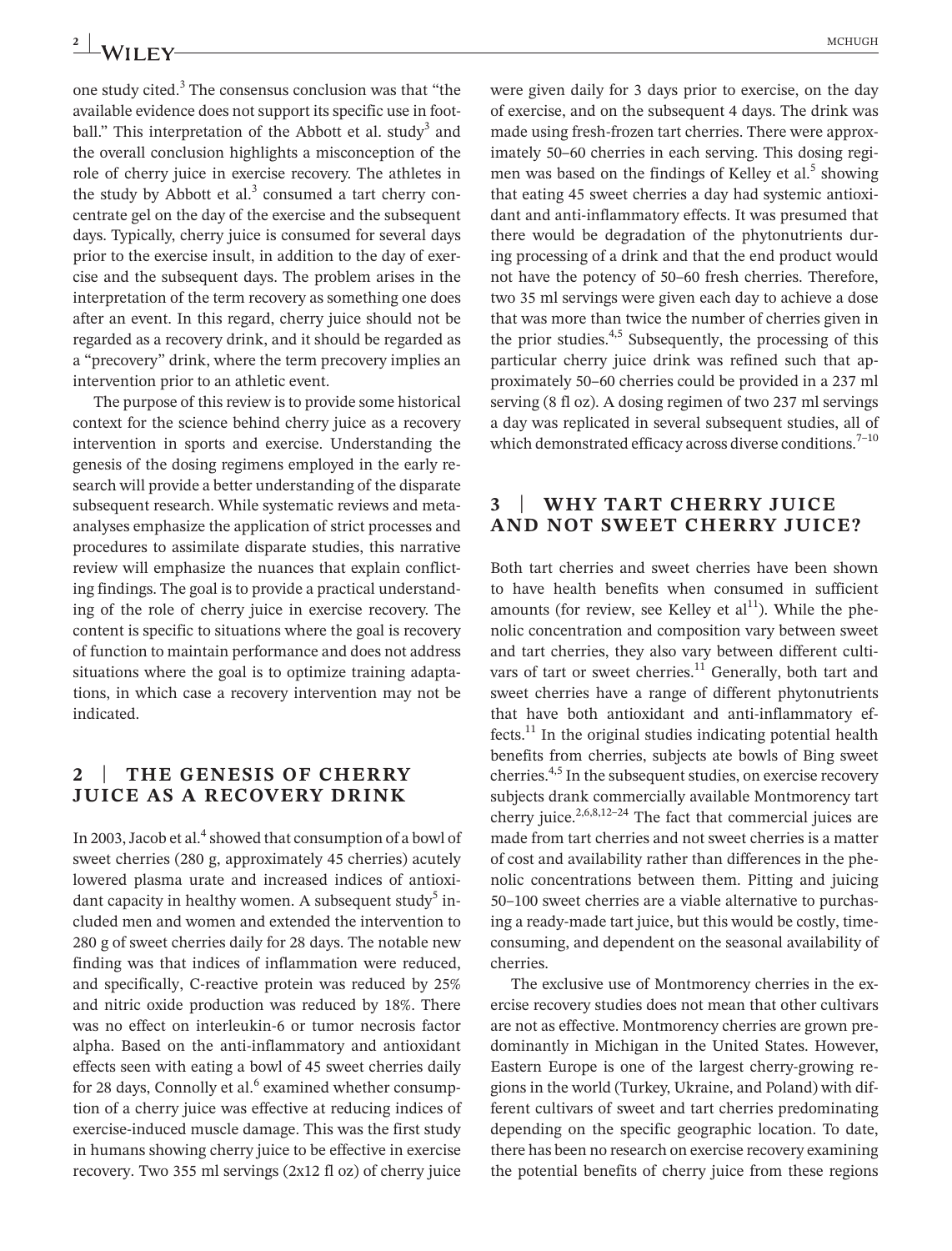and there has only been limited work on the differences in phenolic contents between different cultivars.

# **4** | **COMPARISONS OF PHENOLIC CONTENTS OF PRODUCTS USED IN EXERCISE RECOVERY STUDIES**

A total of 19 studies have tested the effectiveness of six different tart cherry products for improving exercise recovery in humans. Four of the 19 studies tested juices made from fresh-frozen cherries,  $6,8,13,19$  of which three were the same product.<sup>6,8,13</sup> The juices used in these studies were reported to have a total phenolic content of at least 600 mg and an anthocyanin content of at least 40 mg. Ten of the 19 studies used a juice made from concentrate (all 10 used the same product).<sup>14–18,20–24</sup> The most recent of these stud- $\text{ies}^{24}$  reported a total phenolic content of 20.2 mg/ml and an anthocyanin content of 7.2 mg/ml. This amounts to 605 mg and 216 mg per 30 ml serving for total phenolic content and anthocyanin content, respectively. The earliest of the studies using this juice<sup>17</sup> reported an anthocyanin content of 9.1 mg/ml (273 mg per 30 ml serving) but did not report a total phenolic content. Three of the 19 studies used a tart cherry powder, with two reporting a phenolic content of 991 mg and an anthocyanin content of 66 mg per serving.<sup>25,26</sup> The other reported 773 mg for phenolic content and 64 mg for anthocyanin content.27 The remaining two studies used a tart cherry concentrate gel<sup>3,28</sup> but did not report the phenolic or anthocyanin content. In one of these studies, the gel was diluted to replicate the placebo drink.<sup>3</sup> The gel products are essentially a concentrate with a gel agent added to increase viscosity. Therefore, one might assume that the gel products would have a similar phenolic content to the juice concentrates.

It is unclear how the reported anthocyanin content for the cherry juice concentrate used in most studies is 3.3–6.8 times higher than for either the tart cherry powder or the juice from fresh-frozen cherries. The skins of Montmorency cherries contain most of the anthocyanins, and the tart cherry powder used in two studies $^{25,26}$  was exclusively derived from the skins. The total phenolic content per serving was comparable between the juice from fresh-frozen cherries and the juice concentrate, with 28%– 65% higher values for the tart cherry powder.

Besides the type of juice (fresh-frozen versus concentrate versus powder), the 19 studies differed in exercise mode, study population, dosing regimen, and the number and type of outcome measures. One issue with regard to potential health-related or exercise recovery benefits comparing a juice concentrate versus a juice using fresh-frozen cherries is that harsher processing techniques are used in making a concentrate. Degradation of the phytonutrients during the processing is unavoidable and will be greater in the production of a concentrate. In two separate studies, anthocyanin content was shown to be  $60\%^{29}$  and  $57\%$ <sup>30</sup> lower in Montmorency cherry concentrate versus fresh-frozen Montmorency cherries. In one of these studies, antioxidant activity was 65% lower in concentrate versus fresh-frozen cherries.<sup>29</sup> However, in the other study the opposite was the case, and antioxidant activity was 60% lower per serving in the fresh-frozen versus concentrate.<sup>30</sup> Additionally, in that study anti-inflammatory activity was also lower in fresh-frozen versus cherry concentrate.<sup>30</sup> The limited and conflicting research in the area makes it difficult to make practical conclusions on potential differences in health or recovery benefits of cherry juice from freshfrozen cherries versus cherry concentrate.

An additional consideration, regardless of the type of drink, is that post-production storage affects degradation of the phytonutrients, with heat, and exposure to sunlight, decreasing the effective shelf life. Thus, refrigeration will be advantageous for maintaining potency of any particular cherry juice. To some extent, the recommended dosing regimens for commercially available concentrate versus fresh-frozen juices attempt to account for the potential differences in drink potency with the estimated number of cherries per serving substantially higher in the concentrate (see section 5.1 and 6.3).

### **5** | **DOSE AND BIOAVAILABILITY**

#### **5.1** | **Dosing regimens in exercise recovery studies**

The cherry juice dosing regimens employed in the various studies on exercise recovery have been specific to the actual product being studied. A regimen of two servings a day (355 ml<sup>6</sup> or 237 ml<sup>8,13</sup>) for several days before exercise and for a couple of days after exercise has been employed in studies using a cherry juice made from freshfrozen Montmorency tart cherries. In these studies, it was estimated that participants were taking the equivalent of approximately 100 cherries per day. A regimen of two 30 ml servings a day has been employed in exercise recovery studies using a Montmorency cherry juice concentrate. $14-18,20-24$  In these studies, it was estimated that participants were taking the equivalent of approximately 180 cherries per day.

#### **5.2** | **Dose-response studies**

Four of the exercise recovery studies measured total antioxidant status after the pre-exercise dosing period. $8,17,25,26$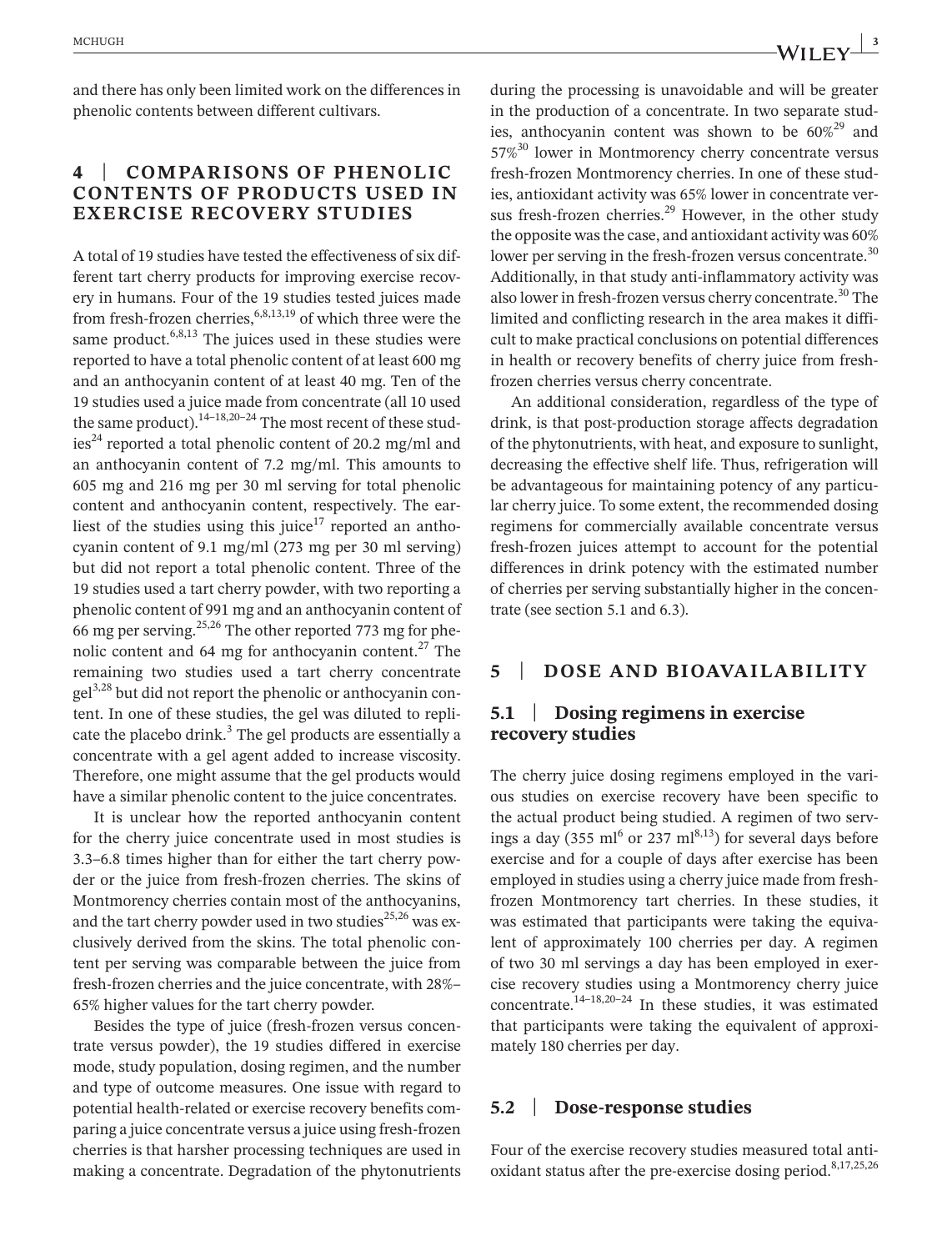In one study, a regimen of two 474 ml a day of cherry juice from fresh-frozen cherries for 4 days was shown to increase total antioxidant status by  $11\%$ <sup>8</sup> By contrast, total antioxidant status was not different from control after 6 days of 60 ml tart cherry juice concentrate per  $\text{d}$ ay<sup>17</sup> or after seven daily ingestions of 480 mg powdered tart cherry capsules. $25,26$  In a non-exercise study, a dosing regimen of 30 ml tart cherry juice concentrate per day for 42 days resulted in a 7% increase in antioxidant status.<sup>31</sup> Taken together, these five studies<sup>8,17,25,26,31</sup> indicate that cherry juice from fresh-frozen cherries<sup>8</sup> may more readily affect antioxidant status than juice from cherry concentrate<sup>17</sup> or a tart cherry powder<sup>25,26</sup> when the dosing period is 5–7 days. Extending the period of consumption of the cherry juice concentrate to seven weeks can increase antioxidant status. However, an increase in antioxidant status may not be the primary mechanism for improved recovery since indices of recovery were affected despite no change in pre-exercise antioxidant status.<sup>17</sup> Cherries have been shown to have a potent anti-inflammatory effect by inhibiting cyclooxygenase enzyme activity. $30,32$  This effect was shown to be superior to the effect of aspirin but inferior to ibuprofen.32

One study compared the effects of different doses of the same cherry juice. $33$  There were no differences in the responses to a dosing regimen of 30 ml (approximately 90 cherries) versus 60 ml (approximately 180 cherries) of cherry juice concentrate per day for 2 days. Both doses acutely reduced systemic inflammation after the first serving, but values had returned to baseline the next day. Repeating the dose on the second day did result in a sustained reduction in systemic inflammation, with C-reactive protein (CRP) values approximately 35% below baseline on the third day, with similar effects for each dose. Thus, tart cherry juice concentrate can have systemic effects that could be beneficial for exercise recovery, but it appears to take several days to achieve a sustained effect. By comparison, eating a bowl of sweet cherries each day resulted in a non-significant 8% decline in CRP after 8 days and a significant  $25\%$  decline after  $28$  days.<sup>5</sup> Since healthy men and women generally have extremely low CRP, it is not appropriate to gauge the effectiveness of cherry juice dosing regimens simply on changes in baseline CRP. Testing the effectiveness of cherry juice dosing regimens on CRP in non-exercise studies requires populations with elevated CRP. In patients with mild to moderate arthritis, CRP was higher than normal and a dosing regimen of 474 ml per day of cherry juice from fresh-frozen cherries for six weeks resulted in a 23% reduction in CRP.<sup>10</sup>

In a prior review of the health benefits of cherry juice, Bell et al.<sup>34</sup> acknowledged that it was unclear whether the exercise recovery benefits were due to pre-exercise consumption, post-exercise consumption, or the combination

of both. To date, no study has formally examined this issue but based on changes in antioxidant status $8,17,25,26$  and systemic inflammation<sup>5,10,33</sup> a pre-exercise dosing period would seem to be needed.

#### **5.3** | **Bioavailability studies**

Data on the bioavailability of the phytonutrients in cherries are very limited. Kirakosyan et al. demonstrated a diverse distribution of tart cherry anthocyanins across different tissues after supplementing rats' diets with tart cherry powder for seven weeks.<sup>35</sup> Anthocyanin content was highest in the bladder but also evident in liver, kidney, and brain tissue. Unfortunately, there was no measurement of anthocyanin content in muscle. One study in humans showed that plasma levels of phenolic acids increased by 2–3 times baseline within 1–2 h of consuming 30 ml or 60 ml of tart cherry juice concentrate.<sup>36</sup> However, plasma levels were mostly back to baseline by eight hours, indicating a transient acute effect. In a more recent study, $^{24}$  consuming 30 ml of tart cherry juice concentrate twice daily for seven days resulted in elevations in plasma levels of some phenolic acids compared to placebo. More importantly, this study<sup>24</sup> showed increased expression of antioxidant genes and proteins in skeletal muscle after seven days of cherry juice consumption. Cherry juice consumption also enhanced recovery from eccentric exerciseinduced muscle damage (see section 6.4 and Table 2).

#### **6** | **COMPARISON OF THE EXERCISE RECOVERY BENEFITS BETWEEN CHERRY JUICE STUDIES**

#### **6.1** | **Inclusion criteria for exercise recovery studies**

The literature on the exercise recovery benefits of cherry juice includes studies with a range of different exercise modes, using different types of cherry juice, with different dosing regimens and different indices of recovery. In order to assimilate the findings, studies were selected based on four criteria:

- 1. The study was a randomized trial on humans.
- 2. The study included a placebo control.
- 3. Recovery indices included at least one of the following: (1) an assessment of strength using a maximal voluntary contraction (MVC) or jump performance using a countermovement jump (CMJ), (2) an assessment of soreness, and (3) a measurement of CRP (an index of systemic inflammation).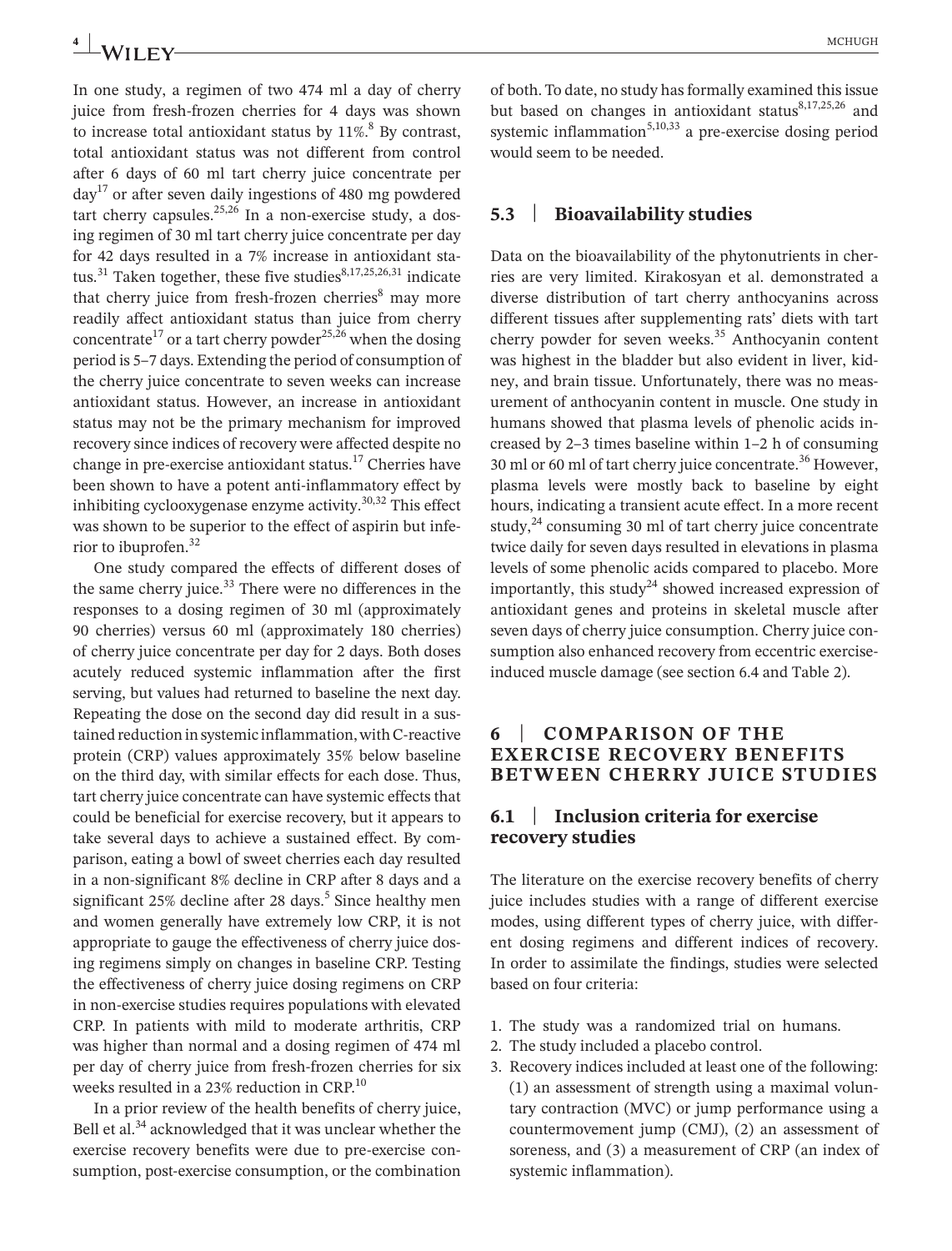- 4. The study involved an exercise intervention sufficient to impair muscle function, cause soreness, or increase systemic inflammation in the control condition.
- 5. The study included measurements of recovery one and two days after the exercise.

Fifteen studies met the inclusion criteria (Table 1). Eight studies used tart cherry juice concentrate, two studies used tart cherry concentrate gel, three used juice from fresh-frozen tart cherries, and two used a tart cherry powder, one served as a diluted drink<sup>27</sup> and one in a capsule.<sup>25</sup> The number of cherries per serving and the number of servings are reported, with differentiation according pre- versus post-exercise supplementation (Table 1). The cherries in all 15 studies were Montmorency tart cherries.

Four studies were excluded.<sup>19,21,22,26</sup> In a study of recovery after a rugby match, the game did not induce sufficient impairments to assess the potential benefit of a recovery intervention.<sup>22</sup> For example, CMJ was assessed one day prior to and two days after the game. Decrements in flight time were only 3.8% in the control condition and 3.7% in the treatment condition. It would have been preferable to have measurements one day after exercise when there would have been a greater impairment in CMJ and, therefore, greater potential to detect an effect of a recovery intervention. Additionally, this was a crossover study with juice or placebo provided for five days prior to the match, on the day of the match, and for two days after the match. The study was carried out over two consecutive weeks, with games on consecutive Saturdays. That left only four days for switching to opposite treatment before the second game since participants continued the initial condition for two days post-game. Thus, the dosing regimen could not have been replicated for each condition. More importantly, the lack of a washout period between treatments is a major confounding factor. One similar study using a crossover used a 6-day washout period.<sup>6</sup> A second study that was excluded involved water polo players in a crossover design.<sup>21</sup> Supplementation with cherry juice or placebo began at the start of a 6-day training regimen, with a match simulation on day 6, and a 5-week washout period between sessions. Four performance measures were made prior to the first training session and again the day after the match simulation on day 6. However, none of the four performance measures showed a statistically significant decrement for either condition; thus, it was not possible to assess the potential benefits of a recovery intervention. A third study was excluded because the only outcome measure was soreness, and it was only recorded at the end of a 24-h relay run and not recorded on subsequent days.<sup>19</sup> The athletes consumed a juice from fresh-frozen tart cherries twice daily for 7 days before the race and on the day of the race. Post-race soreness was significantly lower in the

cherry juice group (22.6  $\pm$  12.6 vs. 45.3  $\pm$  20.5 on a 100point scale). A final study that was excluded compared tart cherry powder capsules to placebo taken for seven days prior to a half marathon race and on 2 days after the race.<sup>26</sup> Multiple markers of recovery were recorded, including markers of soreness, inflammation, oxidative stress, and hormonal stress. The inflammatory markers included numerous interleukins and other inflammatory markers but did not include a CRP measure. The primary limitation in assessing the recovery benefits of the intervention was that, prior to the run, the subjects already had significant soreness, and more importantly, the soreness was greater in the placebo group versus the tart cherry group. Thus, it was not possible to assess the effect of the intervention of soreness. There was no measure of muscle function. While there were some statistically significant effects of the intervention on a few markers in the immediate post-exercise period, no markers differed between tart cherry and placebo 24 and 48 h after the exercise.

#### **6.2** | **Method of comparison between exercise recovery**

For each of the 15 studies reporting changes in MVC, CMJ, soreness, or CRP at 24 and 48 hr after exercise, an index of protection was calculated for the effects of cherry juice (Table 2). For these calculations, the changes in the control condition were compared to the changes in the cherry juice condition. For example, if MVC was 70% of baseline one day post-exercise in the control condition and 85% of baseline in the cherry juice condition, the index of protection on that day would be 50% (15% change from baseline in cherry juice condition divided by 30% change from baseline in control of condition). If in the original study there was a non-significant change in the control condition for a given marker, an index of protection was not calculated because the exercise stimulus was insufficient to test the efficacy of cherry juice. If the change from baseline in the cherry juice condition was better than baseline (e.g., improved strength), the index of protection was recorded as 100%. If the change from baseline was worse in the cherry juice condition versus control, the index of protection was recorded as 0%. If an index of protection was calculated for a non-significant change, it is indicated in the table by NS after the protection value.

Of the 19 exercise recovery studies that are cited for testing a cherry product (15 meeting the inclusion criteria), seven used a crossover design such that all subjects received the experimental and placebo treatments.3,6,17,21,22,24,28 Besides the need for an adequate washout period between treatments, a crossover design introduces the potential confounding effect of the repeated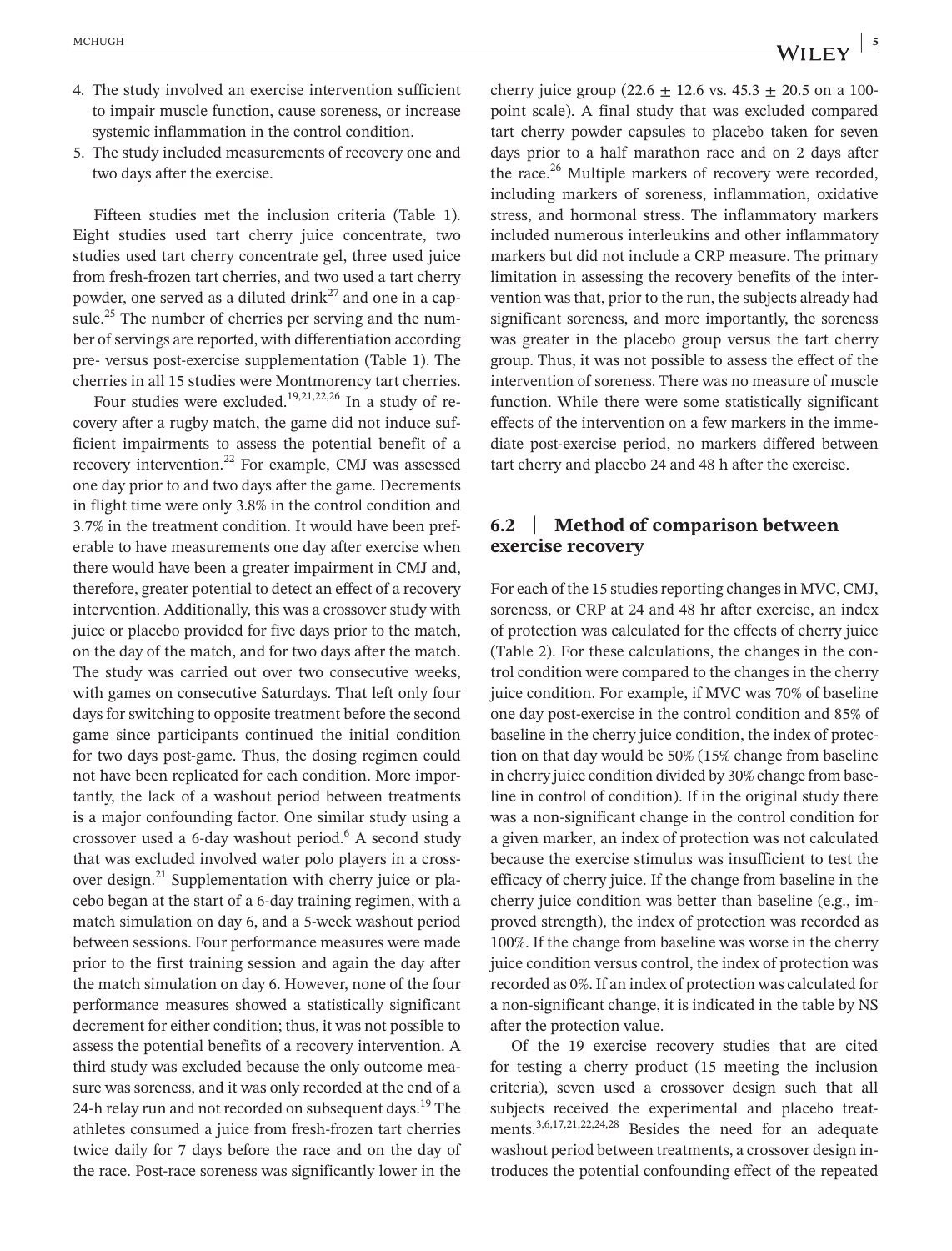| TABLE 1                             |                                              | Dosing regimens for exercise recovery studies                                                                                                                                                                                                                                                                                                                                                                                                 |                |                                                   |                      |                        |               |                             |                                          |
|-------------------------------------|----------------------------------------------|-----------------------------------------------------------------------------------------------------------------------------------------------------------------------------------------------------------------------------------------------------------------------------------------------------------------------------------------------------------------------------------------------------------------------------------------------|----------------|---------------------------------------------------|----------------------|------------------------|---------------|-----------------------------|------------------------------------------|
| Reference                           | Type of juice                                | Mode of exercise                                                                                                                                                                                                                                                                                                                                                                                                                              | Sample<br>Size | (#cherries)<br>Daily dose                         | Preexercise<br>#Days | Post-exercise<br>#Days | Total<br>dose | Pre-exercise<br>dose        | Indices of recovery                      |
| Bell et al $^{15}$                  | Concentrate <sup>a</sup>                     | Cycling                                                                                                                                                                                                                                                                                                                                                                                                                                       | $\infty$       | 180                                               | 4                    | 3                      | 1260          | 720                         | CRP +others                              |
| Bell et al<br>$^{16}$               | Concentrate <sup>a</sup>                     | Cycling                                                                                                                                                                                                                                                                                                                                                                                                                                       | $\infty$       | 180                                               | 4                    | 3                      | 1440          | 720                         | MVC, soreness, CRP<br>+others            |
| Bell et al $^{14}$                  | Concentrate <sup>a</sup>                     | Simulated Soccer                                                                                                                                                                                                                                                                                                                                                                                                                              | $\infty$       | 180                                               | 4                    | $\epsilon$             | 1440          | 720                         | MVC, CMJ, soreness,<br>CRP +others       |
| Bowtell et al $^{17}$               | Concentrate <sup>a</sup>                     | Isotonic Quadriceps                                                                                                                                                                                                                                                                                                                                                                                                                           | $10\,$         | 180                                               | 6                    | $\mathbf{C}$           | 1620          | 1080                        | MVC, soreness, CRP<br>+others            |
| Brown et al $^{18}$                 | Concentrate <sup>a</sup>                     | Intermittent Sprinting                                                                                                                                                                                                                                                                                                                                                                                                                        | $10$           | 180                                               | 4                    | 3                      | 1440          | 720                         | MVC, CMJ, soreness,<br>CRP +others       |
| Lamb et al $^{20}$                  | Concentrate <sup>a</sup>                     | Eccentric Elbow<br>Flexors                                                                                                                                                                                                                                                                                                                                                                                                                    | 12             | 180                                               | 4                    | 4                      | 1620          | 720                         | MVC, soreness<br>+others                 |
| Quinlan and<br>$\mathrm{Hill}^{23}$ | Concentrate <sup>a</sup>                     | Simulated Soccer                                                                                                                                                                                                                                                                                                                                                                                                                              | $10$           | 180                                               | 5                    | $\mathcal{L}$          | 1440          | 900                         | CRP<br>Soreness,<br>MVC, CMJ,<br>+others |
| Wangdi et al $^{24}$                | Concentrate <sup>a</sup>                     | Eccentric Quadriceps                                                                                                                                                                                                                                                                                                                                                                                                                          | $10\,$         | 180                                               | $\overline{ }$       | $\mathbf{\Omega}$      | 1800          | 1260                        | Soreness, CRP<br>+others<br>MVC, CMJ,    |
| Abbott et al <sup>3</sup>           | Concentrate<br>$\left( \text{gel} \right)^b$ | Soccer Match                                                                                                                                                                                                                                                                                                                                                                                                                                  | $10$           | 200                                               | $\circ$              | $\mathbf{\Omega}$      | 600           | $\circ$                     | CMJ, Soreness<br>+others                 |
| Kupusarevic<br>$et$ al $^{28}$      | Concentrate<br>$(\mathrm{gel})^\mathrm{b}$   | Rugby Match                                                                                                                                                                                                                                                                                                                                                                                                                                   | $10\,$         | 200                                               | $\mathbf{C}$         | $\mathcal{L}$          | 1000          | 400                         | Soreness                                 |
| Connolly et al <sup>6</sup>         | Fresh-frozen <sup>c</sup>                    | Eccentric Elbow<br>Flexors                                                                                                                                                                                                                                                                                                                                                                                                                    | $\overline{1}$ | 110                                               | 3                    | 4                      | 880           | 330                         | MVC, soreness<br>+others                 |
| $\hbox{Hillman}$ et al $^{13}$      | Fresh-frozen <sup>c</sup>                    | Plyometric Exercise                                                                                                                                                                                                                                                                                                                                                                                                                           | $\infty$       | $\overline{6}$                                    | 5                    | 4                      | 900           | 450                         | CMJ, soreness<br>+others                 |
| Howatson et $\rm{al}^8$             | Fresh-frozen <sup>c</sup>                    | Marathon Run                                                                                                                                                                                                                                                                                                                                                                                                                                  | $10$           | 110                                               | 5                    | $\mathcal{L}$          | 880           | 550                         | MVC, soreness, CRP<br>+others            |
| Beal et al <sup>27</sup>            | Powder <sup>d</sup>                          | Eccentric Quadriceps                                                                                                                                                                                                                                                                                                                                                                                                                          | 16             | ${\rm N/A}$                                       | 4                    | 7                      | ${\rm N/A}$   | ${\rm N/A}$                 | MVC, soreness<br>+others                 |
| Lever et al <sup>25</sup>           | Powder <sup>e</sup>                          | Squatting                                                                                                                                                                                                                                                                                                                                                                                                                                     | $\Xi$          | $\mathop{\rm N}\nolimits\!mathop{\rm A}\nolimits$ | $\overline{ }$       | $\mathcal{L}$          | N/A           | $\mathop{\rm N/A}\nolimits$ | MVC, soreness<br>+others                 |
|                                     |                                              | Note: Sample size refers to cherry treatment. Pre-exercise does not include any juice consumed on the day of exercise. N/A=information was unavailable on number of cherries in a serving. Product information:<br>Abbrevaitions: CMJ, Countermovement jump; CRP, C-reactive protein; MVC, Maximal voluntary contraction.<br>CherryActive, <sup>b</sup> Healthspan Ltd, 'CherryPharm/Cheribundi, <sup>d</sup> TartVitaCherry, and 'CherryPURE |                |                                                   |                      |                        |               |                             |                                          |

**6**  $\begin{bmatrix} \mathbf{M} & \mathbf{M} & \mathbf{M} & \mathbf{M} & \mathbf{M} & \mathbf{M} & \mathbf{M} & \mathbf{M} & \mathbf{M} & \mathbf{M} & \mathbf{M} & \mathbf{M} & \mathbf{M} & \mathbf{M} & \mathbf{M} & \mathbf{M} & \mathbf{M} & \mathbf{M} & \mathbf{M} & \mathbf{M} & \mathbf{M} & \mathbf{M} & \mathbf{M} & \mathbf{M} & \mathbf{M} & \mathbf{M} & \mathbf{M} & \mathbf{M} & \mathbf{M} & \mathbf{M} & \$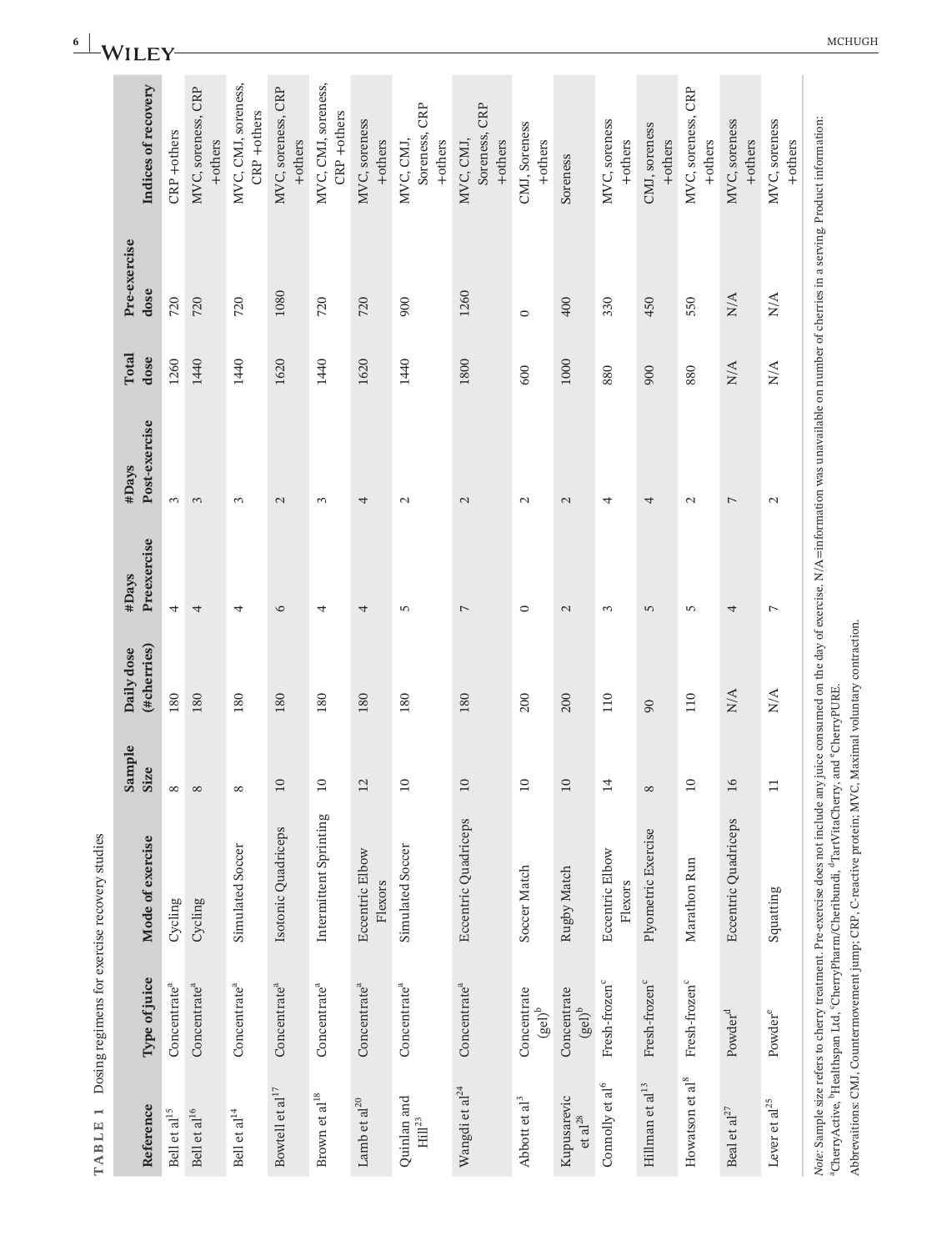| Reference                          | MVC at 24 h<br>protection<br>Index of                                                           | MVC at 48 h<br>protection<br>Index of | CMJ at 24 h<br>protection<br>Index of | Index of protection<br>CMJ at 48 h | Index of protection<br>Soreness at 24 h | Index of protection<br>Soreness at 48 h | CRP at 24 h<br>protection<br>Index of | CRP at 48 h<br>protection<br>Index of |
|------------------------------------|-------------------------------------------------------------------------------------------------|---------------------------------------|---------------------------------------|------------------------------------|-----------------------------------------|-----------------------------------------|---------------------------------------|---------------------------------------|
| Bell et al <sup>15</sup>           | Not tested                                                                                      |                                       | Not tested                            |                                    | Not tested                              |                                         | 48%                                   | 42%                                   |
| Bell et al <sup>16</sup>           | 100%                                                                                            | 92%                                   | Not tested                            |                                    | 23%NS                                   | 39%NS                                   | Exercise stimulus insufficient        |                                       |
| Bell et al <sup>14</sup>           | $100\%$                                                                                         | $100\%$                               | 42%                                   | 55%                                | 34%                                     | 49%                                     | 27%NS                                 | 34%NS                                 |
| Bowtell et al <sup>17</sup>        | 40%                                                                                             | 37%                                   | Not tested                            |                                    | 27%NS                                   | 36%NS                                   | Exercise stimulus insufficient        |                                       |
| Brown et al $^{18}$                | 13%NS                                                                                           | 57%NS                                 | 50%                                   | 67%                                | 36%NS                                   | 19%NS                                   | 50%NS                                 | 80%NS                                 |
| Lamb et al $^{\rm 20}$             | 5%NS                                                                                            | <b>7%NS</b>                           | Not tested                            |                                    | $0\%$                                   | $0\%$                                   | Not tested                            |                                       |
| Quinlan and<br>$\rm{Hill}^{23}$    | 70%                                                                                             | 86%                                   | 76%                                   | $100\%$                            | 44%                                     | 74%                                     | Exercise stimulus insufficient        |                                       |
| Wangdi et al $^{24}$               | 38%                                                                                             | 29%                                   | $0\%$                                 | $0\%$                              | 37%NS                                   | 16%NS                                   | Exercise stimulus insufficient        |                                       |
| Abbott et al <sup>3</sup>          | Not tested                                                                                      |                                       | $0\%$                                 |                                    | $0\%$                                   | $0\%$                                   | Not tested                            |                                       |
| Kupusarevic<br>et al <sup>28</sup> | Not tested                                                                                      |                                       | Not tested                            |                                    | 30%NS                                   | 51%NS                                   | Not tested                            |                                       |
| Connolly et al <sup>6</sup>        | 60%                                                                                             | 74%                                   | Not tested                            |                                    | 15%                                     | 33%                                     | Not tested                            |                                       |
| $\hbox{Hillman}$ et al $^{13}$     | Not tested                                                                                      |                                       | Exercise stimulus insufficient        |                                    | 37%NS                                   | 68%NS                                   | Not tested                            |                                       |
| Howatson<br>et al <sup>8</sup>     | 45%                                                                                             | $100\%$                               | Not tested                            | $0\%$                              |                                         | $0\%$                                   | 35%                                   | 33%                                   |
| Beal et al $^{27}$                 | Exercise stimulus insufficient                                                                  |                                       | Not tested                            |                                    | $0\%$                                   | $0\%$                                   | Not tested                            |                                       |
| Lever et $\rm{al}^{25}$            | 10%NS%                                                                                          | $0\%$ NS%                             | Not tested                            |                                    | 51%NS                                   | 39%NS                                   | Not tested                            |                                       |
|                                    | Note: Values showing statistically significant improved recovery with cherry juice are in bold. |                                       |                                       |                                    |                                         |                                         |                                       |                                       |

TABLE 2 Index of protection for indices of recovery **TABLE 2** Index of protection for indices of recovery

Ĥ.

Abbreviations: CMJ, Countermovement jump; CRP, C-reactive protein; MVC, Maximal voluntary contraction.

Abbreviations: CMJ, Countermovement jump; CRP, C-reactive protein; MVC, Maximal voluntary contraction.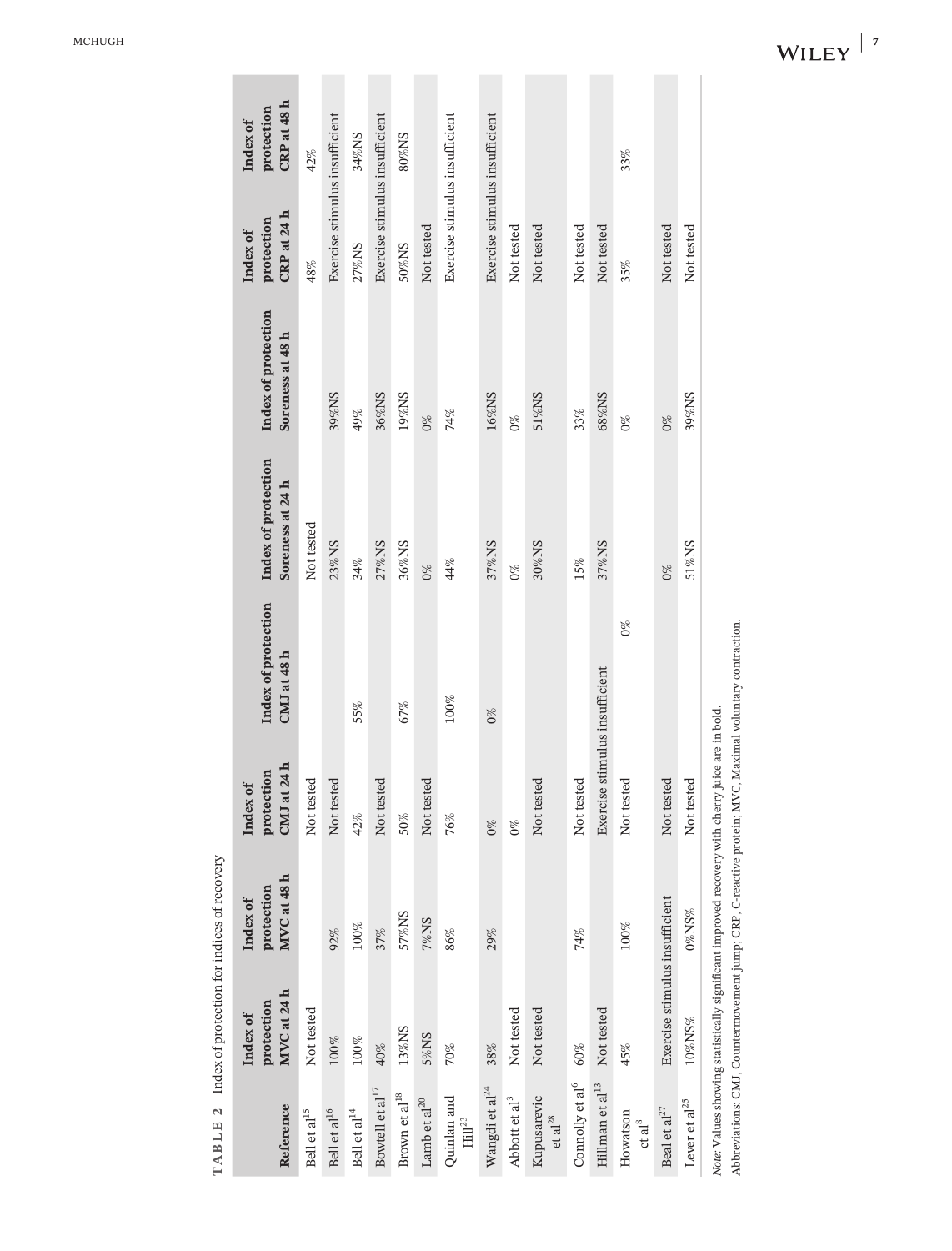bout effect. Three of the seven crossover studies<sup>6,17,24</sup> used a contralateral limb design, whereby the exercise insult was applied to the contralateral limb after the second treatment. This diminishes, but does not eliminate, the confounding effect of the repeated bout effect. The other four crossover studies<sup>3,21,22,28</sup> involved team sports. For three of these studies,  $3,22,28$  the exercise was match play, so the athletes should have been sufficiently exposed to the stress that any repeated bout effect would be small or absent. The other involved training exercises and simulated  $play<sup>21</sup>$  and might have incurred a repeated bout effect. However, the exercise stimulus was insufficient to affect the recovery metrics and the effectiveness of the intervention could not be assessed.

#### **6.3** | **Summary of dosing regimens and exercise interventions**

(Table 1) Of the 15 studies that met the inclusion criteria, the exercise stimulus was an actual or simulated field sport in five studies, endurance cycling in two studies, endurance running in one study, plyometric exercise in one study, and isolated eccentric or isotonic exercise of single muscle groups in five studies and multiple muscle groups in one study. The sample sizes ranged from eight to 16 with an average of 10 subjects per study. The average  $( \pm SD)$  number of days juice was consumed prior to exercise was  $4.3 \pm 1.8$  with a range of 0 to seven days. Only one study did not provide juice on days prior to the exercise stimulus, providing juice on the day of exercise and on the subsequent two days.<sup>3</sup> The total estimated dose in terms of number of cherries averaged  $1508 \pm 165$  (range 1260 to 1800) for the studies using a juice made from concentrate, 540 and 1000 for the two studies using a gel, and  $887 \pm 12$  for studies using a juice made from fresh-frozen cherries (two had a total of 900 and the other 880 cherries). An estimate of total dose of cherries was not available for the two studies using a tart cherry powder. The total estimated dose of cherries provided on the days prior to exercise was  $855 \pm 210$  (range 720–1260) for the studies using a juice made from concentrate, 0 and 200 for the two studies using a gel, and  $443 \pm 110$  for the three studies using a juice made from fresh-frozen cherries (330–550).

### **6.4** | **Summary of the index of protection provided by cherry juice**

(Table 2) Eleven of the 15 exercise recovery studies that met the inclusion criteria assessed MVC, six assessed CMJ, four assessed MVC and CMJ, 13 assessed soreness, and eight measured CRP. Thirteen of the 15 studies had some

measure of muscle function (MVC and/or CMJ); however, two of these had an insufficient exercise insult to affect either MVC or CMJ. Of the remaining 11 studies, eight showed enhanced recovery of function (MVC or CMJ); these included 6 of 7 studies using a cherry juice concentrate (4–7 days pre-exercise dosing) and 2 of 2 studies using juice from fresh-frozen cherries (3 days and 5 days pre-exercise dosing). Of the three studies with no effect on function, one used a cherry juice concentrate (4 days preexercise dosing), one used a cherry concentrate gel (0 days pre-exercise dosing), and one used a tart cherry powder (7 days pre-exercise dosing).

For the 10 studies that assessed MVC and had an adequate exercise stimulus, the average index of protection was  $34 \pm 30\%$  one day after exercise and  $58 \pm 38\%$  at two days. For the five studies that assessed CMJ and had an adequate exercise stimulus, the average index of protection was  $48 \pm 35\%$  one day after exercise and  $44 \pm 39\%$  at two days. One of the studies showed no protection used a single limb  $CMJ<sup>24</sup>$  The exercise was unilateral eccentric quadriceps exercise. Of note, cherry juice did protect against strength loss in that study.<sup>24</sup>

Soreness was recorded in 14 of the 15 studies. Cherry juice was effective at reducing soreness in three of the studies (index of protection 15%, 34%, 44% at 1 day, 33%, 49%, and 74% at 2 days). Of the 10 studies that showed no significant protection against soreness, four had zero protection, with the remaining six studies showing nonsignificant protection ranging from 23% to 51% one day post-exercise and from 19% to 68% two days post-exercise. For all 14 studies recording soreness, the index of protection was  $29 \pm 18\%$  one day post-exercise and  $30 \pm 25\%$  two days post-exercise. There were no consistent distinctions in dose, timing, or exercise mode between the three studies showing protection against soreness and the 10 studies showing no protection.

CRP was measured in eight of the 15 studies, with two showing a significant protective effect of cherry juice (48% and 35% protection one day post-exercise, and 42% and 33% protection two days post-exercise), two showing non-significant effects (27% and 50% one day post-exercise, and 34% and 80% two days post-exercise), and four having an insufficient exercise stimulus to affect CRP. The primary distinction between the studies showing a protective effect and those not showing a protective effect was the mode of exercise. Both studies with a protective effect involved endurance exercise (cycling and running), while both studies showing no protective effect involved simulated soccer activity (intermittent sprinting). The index of protection for the four studies with a sufficient exercise stimulus was  $40 \pm 11\%$  on day 1 and 47  $\pm$  22% on day 2. It is important to appreciate that the CRP values are small unless the exercise insult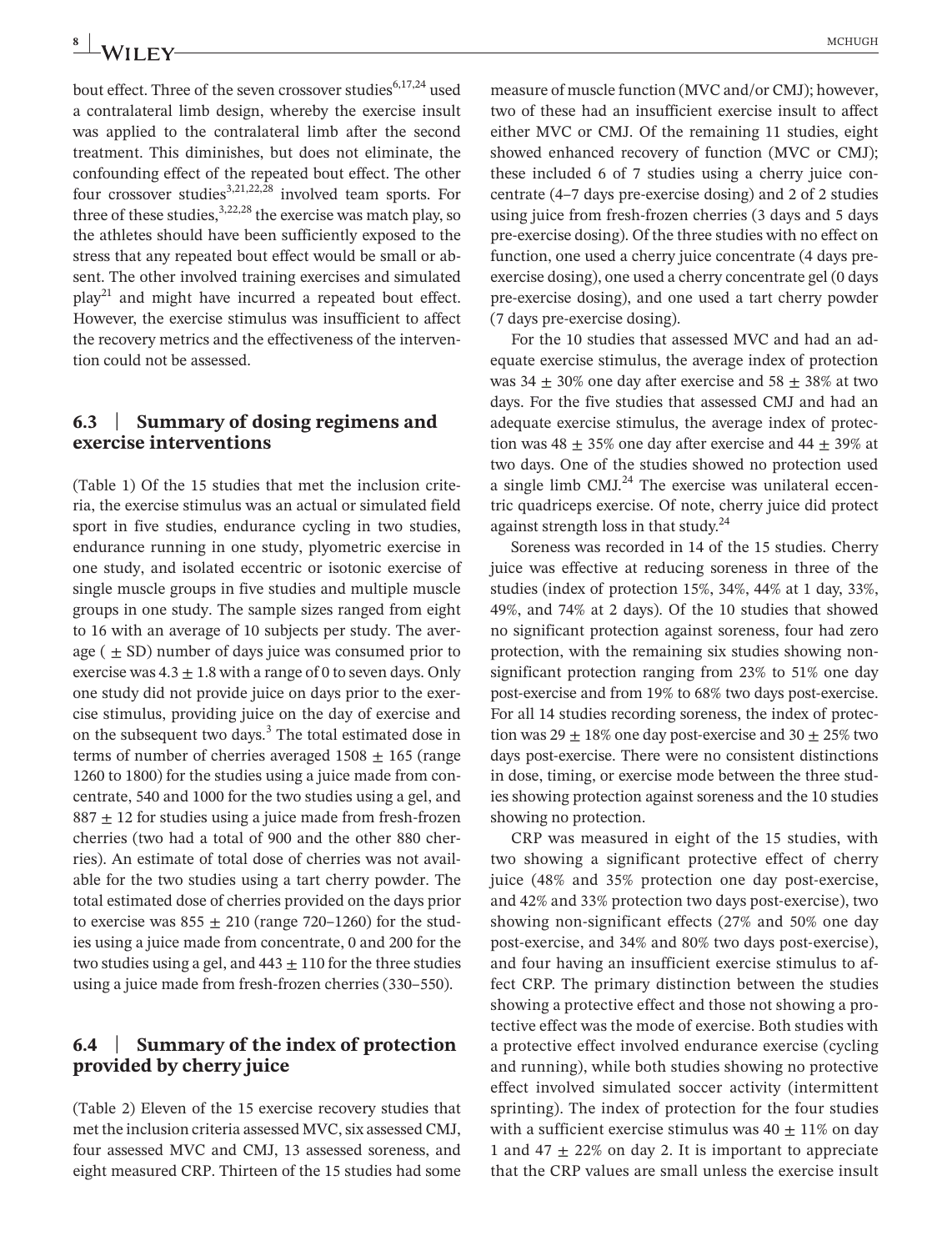involves a large metabolic stress over a prolonged time, for example, running a marathon. Thus, the index of protection of 35% on day 1 and 33% on day 2 following a marathon $8$  are statistically significant and of clinical relevance, whereas the larger values for the index of protection for CRP that did not reach statistical significance indicate exercise insults that did not result in large CRP values.

# **7** | **CONCLUSIONS**

# **7.1** | **Type of cherry juice or cherry product**

Studies using cherry juice from concentrate or juice from fresh-frozen cherries have consistently provided enhancement of recovery (at least one positive effect noted in 9 of 11 studies). No enhancements of recovery on the days after exercise were found for two studies using tart cherry concentrate gel or in two studies using a tart cherry powder (Tables 1 and 2). All of these studies used Montmorency cherries. No recovery studies have tested other tart cherry cultivars or sweet cherries.

#### **7.2** | **Phenolic content of the cherry juice or product**

The reported phenolic content of the cherry products appears to be unrelated to the subsequent effects on indices of recovery. Total phenolic content was highest for the tart cherry powder,<sup>25-27</sup> but none of these studies showed effectiveness for enhancing recovery on the days after exercise. One of the studies $^{25}$  showed cortisol levels to be lower in the tart cherry group versus control at 24 and 48 hours post-exercise, but there were no differences between groups in strength, soreness, inflammation, or blood markers of muscle damage.

### **7.3** | **Timing of the dose: preexercise dosing**

Consuming cherry juice on the days prior to an exercise insult clearly protects muscle function across a range of types of physical exercise. Effects on soreness and systemic inflammation were more equivocal. Of the two studies that failed to show protection for a measure of muscle function, one used a tart cherry concentrate gel, starting supplementation on the day of the exercise insult, while the other used a 7-day pre-exercise supplementation with a tart cherry powder. The two studies with less than

three days of pre-exercise tart cherry consumption were both negative for all recovery metrics (both used a cherry concentrate gel). While the available data support preloading for several days prior to exercise, no conclusion can be reached on the possible additional benefit of continuing cherry juice consumption on the subsequent days. All studies have continued consumption through the recovery period. In reality, for athletes trying to facilitate recovery between games over the course of a season, the best strategy would be to maintain cherry juice consumption during the entire season. This recommendation applies to sports and physical activities, where the schedule does not facilitate adequate recovery time between exposures.

#### **7.4** | **Concentrate versus freshfrozen juice**

While no study has directly compared a cherry juice concentrate to a juice from fresh-frozen cherries, there are two very comparable studies that provide some insight.<sup>6,20</sup> Connolly et al.<sup>6</sup> used a 3-day pre-exercise dose, continuing the day of exercise and for the next four days using a juice from fresh-frozen cherries. Lamb et al. $^{20}$  used a 4-day pre-exercise dose, continuing the day of exercise and for the next 3 days with a juice from concentrate. Both studies used eccentric elbow flexor exercise to induce damage; Lamb et al. used 50 eccentric isokinetic MVCs, and Connolly et al. used 40 eccentric isotonic MVCs. Connolly et al. showed beneficial effects for recovery of strength and soreness, while Lamb et al. showed no effects on strength or soreness. The strength loss in the control condition was comparable between studies 30% (Connolly et al) vs. 25% (Lamb et al) on day 1 and 27% vs. 22% on day 2. This indicates that the exercise insults were similar between studies. Strength loss in the cherry juice condition was 12% vs. 24% and 7% vs. 21%, respectively. These findings are consistent with the literature indicating that juice from freshfrozen tart cherries more readily affects total antioxidant status than juice from concentrate or tart cherry powder (see section 5.2).

### **7.5** | **Future directions**

It would be beneficial if future studies on the benefits of cherries for exercise recovery addressed the following outstanding issues:

a: Which type of cherry product is most effective in enhancing exercise recovery, juice from fresh-frozen cherries, juice from concentrate, or some type of cherry extract? A study comparing different products is superior to comparing published studies for resolving this issue.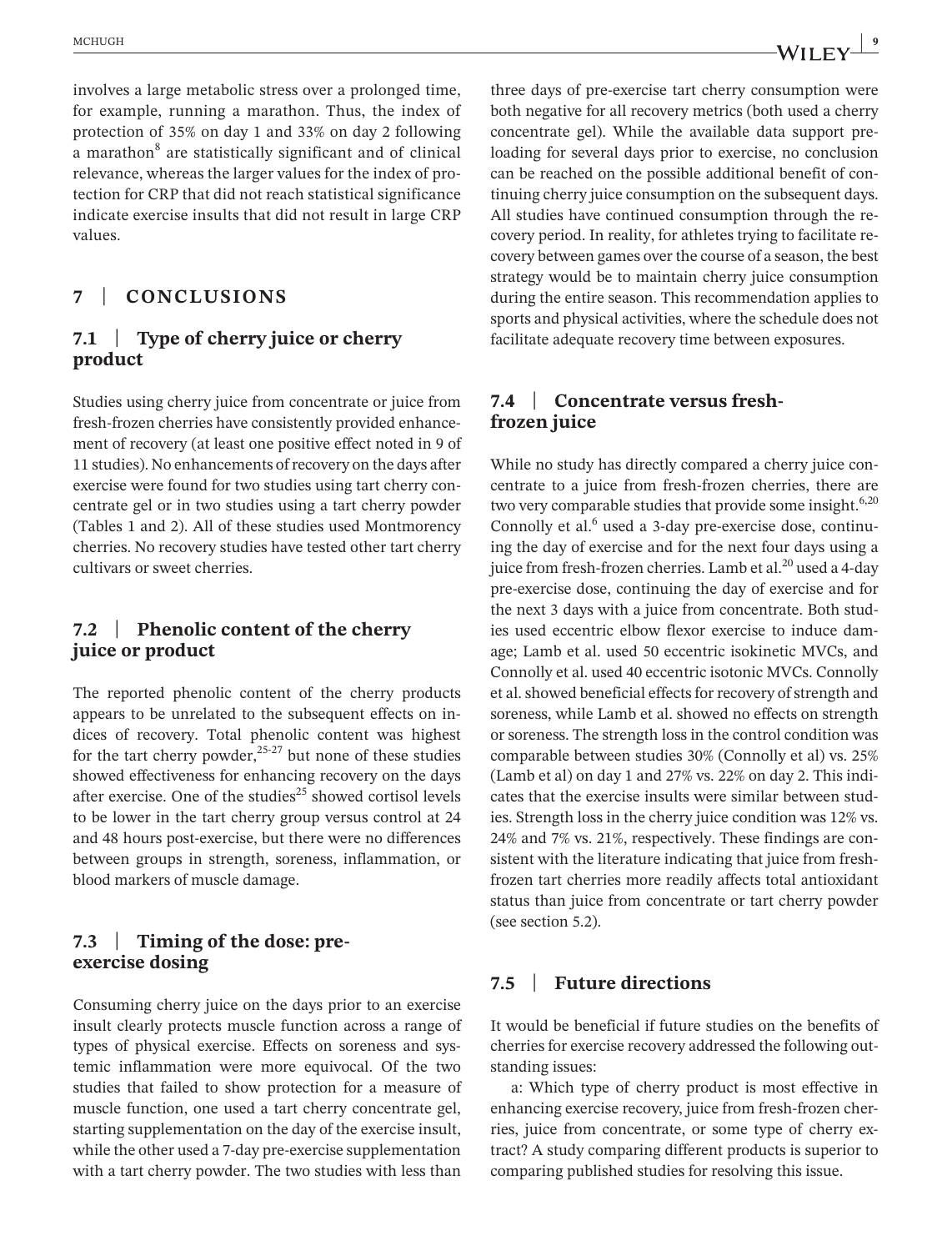# **10 MCHUGH MCHUGH MCHUGH**

b: What is the optimal daily dose for products that have been shown to be effective? To date, the daily intake has replicated the early studies that showed some benefits and there have been no dose comparison exercise recovery studies.

c: What are the relative contributions to enhanced recovery of pre-loading on the days prior to an exercise insult versus only loading on the day of and the days after the exercise? When is it too late to achieve a benefit?

d: What is the mechanism by which cherry juice enhances exercise recovery? Recovery effects are generally attributed to antioxidant and anti-inflammatory effects, but enhanced functional recovery has been more consistently shown than systemic antioxidant or anti-inflammatory effects.

e. Are other tart cherry cultivars as effective or more effective than Montmorency cherries in enhancing exercise recovery? To date, all studies have used products from Montmorency cherries.

# **8** | **PERSPECTIVES**

This review of the literature on the use of cherry juice in exercise recovery highlights the importance of timing for optimizing the beneficial effects. The term precovery is used to emphasize this timing issue. It takes several days of consuming cherry juice to induce measurable changes in markers of antioxidant status $8,31$  or systemic inflammation.<sup>10,33</sup> While the absence of such changes after a dosing regimen, prior to an exercise insult, does not preclude a subsequent post-exercise benefit, it does point to the potential for a greater benefit with a precovery versus recovery regimen. This conclusion is supported by the fact that the only study failing to show a benefit of cherry juice for a measure of muscle function on the days after an exercise insult did not provide juice on the days prior to the exer- $\text{cise.}^3$  Based on the extensive research on tart cherry juice, it can be recommended that consuming at least one serving a day for several days prior to an exercise insult will provide an accelerated recovery of function on the days after the exercise.

#### **DATA AVAILABILITY STATEMENT**

This is a review paper with no data

#### **ORCID**

*Malachy P. McHugh* **b** [https://orcid.](https://orcid.org/0000-0002-8371-8151) [org/0000-0002-8371-8151](https://orcid.org/0000-0002-8371-8151)

#### **REFERENCES**

 1. Hill JA, Keane KM, Quinlan R, Howatson G. Tart cherry supplementation and recovery from strenuous exercise: a

systematic review and meta-analysis. *Int J Sport Nutr Exerc Metab*. 2021;31(2):154-167.

- 2. Collins J, Maughan RJ, Gleeson M, et al. UEFA expert group statement on nutrition in elite football. current evidence to inform practical recommendations and guide future research. *Br J Sports Med*. 2021;55(8):416.
- 3. Abbott W, Brashill C, Brett A, Clifford T. Tart cherry juice: no effect on muscle function loss or muscle soreness in professional soccer players after a match. *Int J Sports Physiol Perform*. 2020;15(2):249-254.
- 4. Jacob RA, Spinozzi GM, Simon VA, et al. Consumption of cherries lowers plasma urate in healthy women. *J Nutr*. 2003;133(6):1826-1829.
- 5. Kelley DS, Rasooly R, Jacob RA, Kader AA, Mackey BE. Consumption of Bing sweet cherries lowers circulating concentrations of inflammation markersin healthy men and women.*J Nutr*. 2006;136(4):981-986.
- 6. Connolly DA, McHugh MP, Padilla-Zakour OI. Efficacy of a tart cherry juice blend in preventing the symptoms of muscle damage. *Br J Sports Med*. 2006;40(8):679-683.
- 7. Traustadóttir T, Davies SS, Stock AA, et al. Tart cherry juice decreases oxidative stress in healthy older men and women. *J Nutr*. 2009;139(10):1896-1900.
- 8. Howatson G, McHugh MP, Hill JA, et al. Influence of tart cherry juice on indices of recovery following marathon running. *Scand J Med Sci Sports*. 2010;20(6):843-852.
- 9. Pigeon WR, Carr M, Gorman C, Perlis ML. Effects of a tart cherry juice beverage on the sleep of older adults with insomnia: a pilot study. *J Med Food*. 2010;13(3):579-583.
- 10. Schumacher HR, Pullman-Mooar S, Gupta SR, et al. Randomized double-blind crossover study of the efficacy of a tart cherry juice blend in treatment of osteoarthritis (OA) of the knee. *Osteoarthritis Cartilage*. 2013;21(8):1035-1041.
- 11. Kelley DS, Adkins Y, Laugero KD. A Review of the Health Benefits of Cherries. *Nutrients*. 2018;10(3):368.
- 12. Ducharme NG, Fortier LA, Kraus MS, et al. Effect of a tart cherry juice blend on exercise-induced muscle damage in horses. *Am J Vet Res*. 2009;70(6):758-763.
- 13. Hillman AR, Taylor BCR, Thompkins D. The effects of tart cherry juice with whey protein on the signs and symptoms of exercise-induced muscle damage following plyometric exercise. *J Funct Foods*. 2017;29:185-192. doi:[10.1016/j.](https://doi.org/10.1016/j.jff.2016.12.026) [jff.2016.12.026](https://doi.org/10.1016/j.jff.2016.12.026)
- 14. Bell PG, Stevenson E, Davison GW, Howatson G. The effects of montmorency tart cherry concentrate supplementation on recovery following prolonged, intermittent exercise. *Nutrients*. 2016;8(7):441.
- 15. Bell PG, Walshe IH, Davison GW, Stevenson E, Howatson G. Montmorency cherries reduce the oxidative stress and inflammatory responses to repeated days high-intensity stochastic cycling. *Nutrients*. 2014;6(2):829-843.
- 16. Bell PG, Walshe IH, Davison GW, Stevenson EJ, Howatson G. Recovery facilitation with Montmorency cherries following high-intensity, metabolically challenging exercise. *Appl Physiol Nutr Metab*. 2015;40(4):414-423.
- 17. Bowtell JL, Sumners DP, Dyer A, Fox P, Mileva KN. Montmorency cherry juice reduces muscle damage caused by intensive strength exercise. *Med Sci Sports Exerc*. 2011;43(8):1544-1551.
- 18. Brown MA, Stevenson EJ, Howatson G. Montmorency tart cherry (Prunus cerasus L.) supplementation accelerates